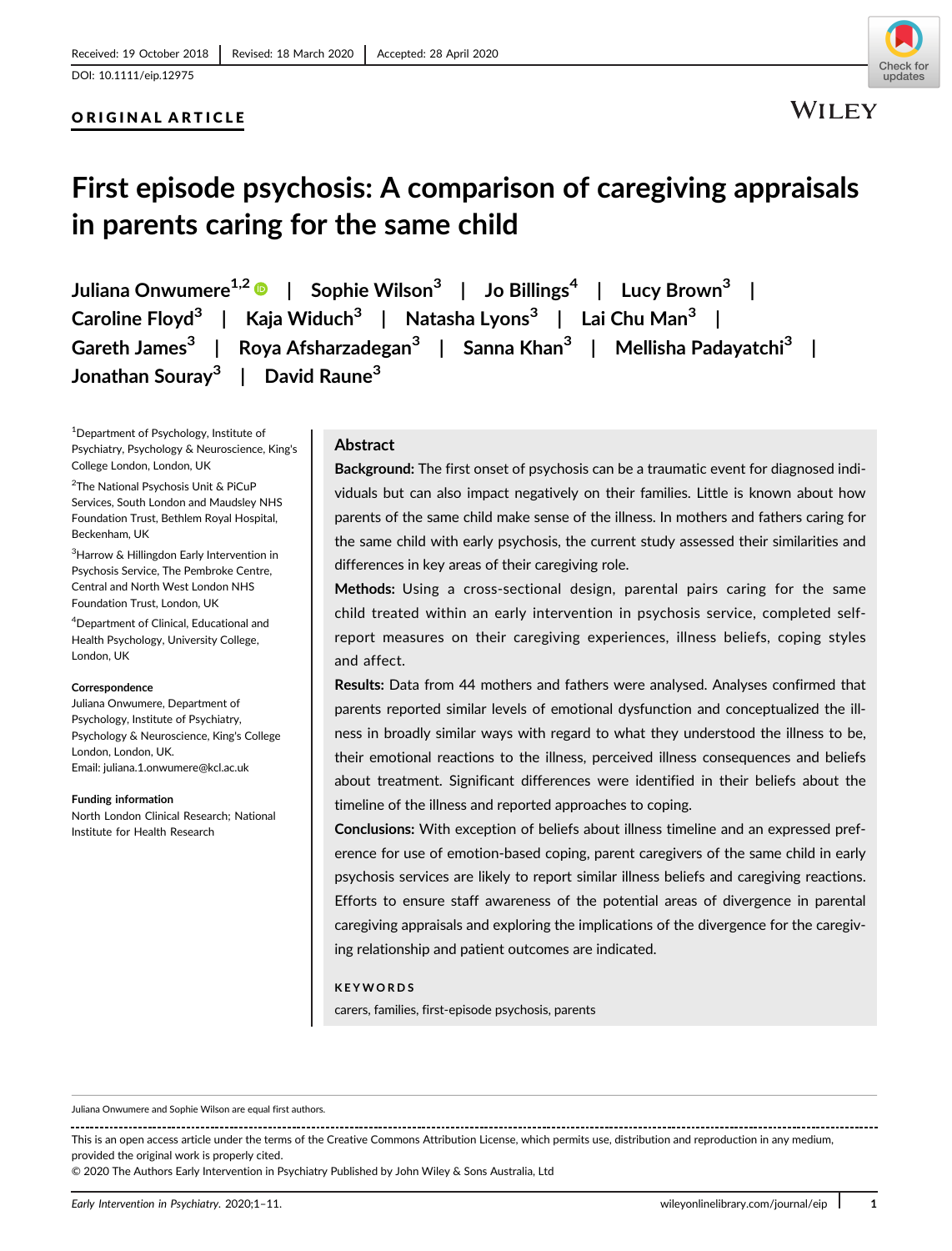#### 1 | BACKGROUND

The first episode of psychosis (FEP) can occur at various stages in one's life but will have its peak onset during the late adolescence and the early adulthood phase. It is characterized by a broad range of key symptoms that can include delusional beliefs and hallucinatory experiences, alongside impairments in cognition, affect and social functioning (American Psychiatric Association, 2013). Levels of trauma, (Wang et al., 2013); self-harm, including suicide (Robinson et al., 2010), relapse (Robinson et al., 1999), stigma (Zäske et al., 2018) and aggression, are often prevalent during the initial episode (Winsper et al., 2013).

Though isolated, many individuals diagnosed with a psychotic disorder will remain in close contact with informal carers (Palumbo, Volpe, Matanov, Priebe, & Giacco, 2015), which is particularly observable during the early illness phases when many are likely to be living with or will return to live within the family home (Addington, Coldham, Jones, Ko, & Addington, 2003). Informal carers are a diverse group; however, most are parental caregivers particularly during the early years post first onset (Cotton et al., 2013). The important role played by carers to secure improved outcomes for relatives with psychosis is widely recognized within the literature. There is evidence to attest the positive impact carers can have on facilitating help seeking and ensuring that relatives receive relevant and timely input from services, and significantly reducing their rates of relapse, hospitalization (Norman et al., 2005), and premature death (Revier et al., 2015).

#### 1.1 | The caregiving experience

Carers can report having positive experiences that include an improved relationship with the person they care for and identifying new personal strengths (Kulhara et al 2012). The caregiving role, however, can be stressful. Carers report experiencing high levels of psychological distress for which approximately 40% can fall within clinical ranges (Hamaie et al., 2016; Sadath et al 2017). Reports of loss, stigma, confusion and fear can be commonplace in caregivers and are already evident at the first episode (McCann, Lubman, & Clark, 2011; Onwumere et al., 2018; Patterson, Birchwood, & Cochrane, 2005).

Cognitive models of caregiving responses in psychosis (eg, Kuipers, Onwumere, & Bebbington, 2010) highlight the importance of carer appraisals about the illness, caregiving experiences and coping styles to their own wellbeing, interface with services and patient outcomes. Carers' reports of negative caregiving experiences (burden) are positively associated with pessimistic beliefs about the illness, particularly as they relate to the timeline of the illness, its impact on different life domains and responsiveness to treatment and control (Onwumere et al., 2008; Patel, Chawla, Krynicki, Rankin, & Upthegrove, 2014). Further, carer coping efforts that are characterized by avoidance (eg, trying to not think about issues, just wishing things would go away) are positively linked to poorer functioning in carers, including greater emotional distress and reports of burden (Kuipers et al., 2006; Onwumere et al., 2011; Raune, Kuipers, & Bebbington, 2004), and

caregiving relationships characterized by greater levels of critical and negative interactions (Birchwood & Cochrane, 1990).

Across a broad range of physical and mental health conditions that include attention deficit hyperactivity disorder, diabetes and asthma, there remains an ongoing interest in exploring parental experiences and beliefs about having a child living with chronic health condition (Zaraket et al. 2011; Lowry, Schatz, & Fabiano, 2018; Iverson, Graue, Haugstvedt, & Raheim, 2018). However, the study of two parents of the same child and measurement of variables of interest in one parent, independently of the other and comparison of findings, represents a rare design feature in most caregiving studies including those within psychosis. Most studies focusing on caregiving experiences in psychosis have tended to report on parental caregiving (Tuck, du Mont, Evans, & Shupe, 1997; Young, Digel Vandyk, Daniel Jacob, McPherson, & Murata, 2019) but where the focus has been specifically on mothers (Kaya Kilic & Saruc, 2015) or participant samples comprised mainly mothers (Knudson & Coyle, 2002; Mcauliffe, O'Connor, & Meagher, 2014; Young, Digel Vandyk, et al., 2019). Where perspectives of other carers have been explored, they have tended to be studied in isolation (eg, Bowman et al. 2017) without comparison to other carers. Understanding and comparing the experiences of two parents caring for their child with psychosis is scarce within the literature and there is only a small handful of studies reporting the experiences of fathers (Weins & Daniluk, 2009). Conclusions from a recent systematic review of parental caregivers of children with a diagnosis of schizophrenia called for more exploration of the different experiences of mothers and fathers in their roles. (Young, Murata, McPherson, Jacob, & Vandyk, 2019). Such an approach, however, would help to facilitates a more in-depth and nuanced understanding of family caregiving experiences and possible individual differences. In the Kuipers et al. (2010) model, it is conceivable that parental caregivers for the same patient with psychosis could also report different appraisals related to their individual experience of caregiving, how they understand and make sense of their child's illness, and their own (ie, parent) psychological health and functioning. These appraisals could impact their patterns of engagement with their relative and service providers. However, such arguments have yet to be empirically investigated in FEP psychosis. In addition, understanding the experience and needs of males and father caregivers has tended to be overlooked in the literature with its almost exclusive focus on female caregivers (Cotton et al., 2013), particularly mothers (Cotton et al., 2013; King, Ricard, Rochon, Steiger, & Nelis, 2003). Drawing the literature's attention to fathers and assessing the differential needs that might exist in parental dyads, could highlight opportunities to offer more evidence driven and targeted carer focused interventions. There are some indicators from the literature highlighting differences in parental caregiver experiences with mothers expressing more concern about difficult behaviours and negative symptoms, compared to fathers (Addington et al., 2003). Determining whether differences are present during the early illness phase could help clinical services to be more responsive and support future intervention planning.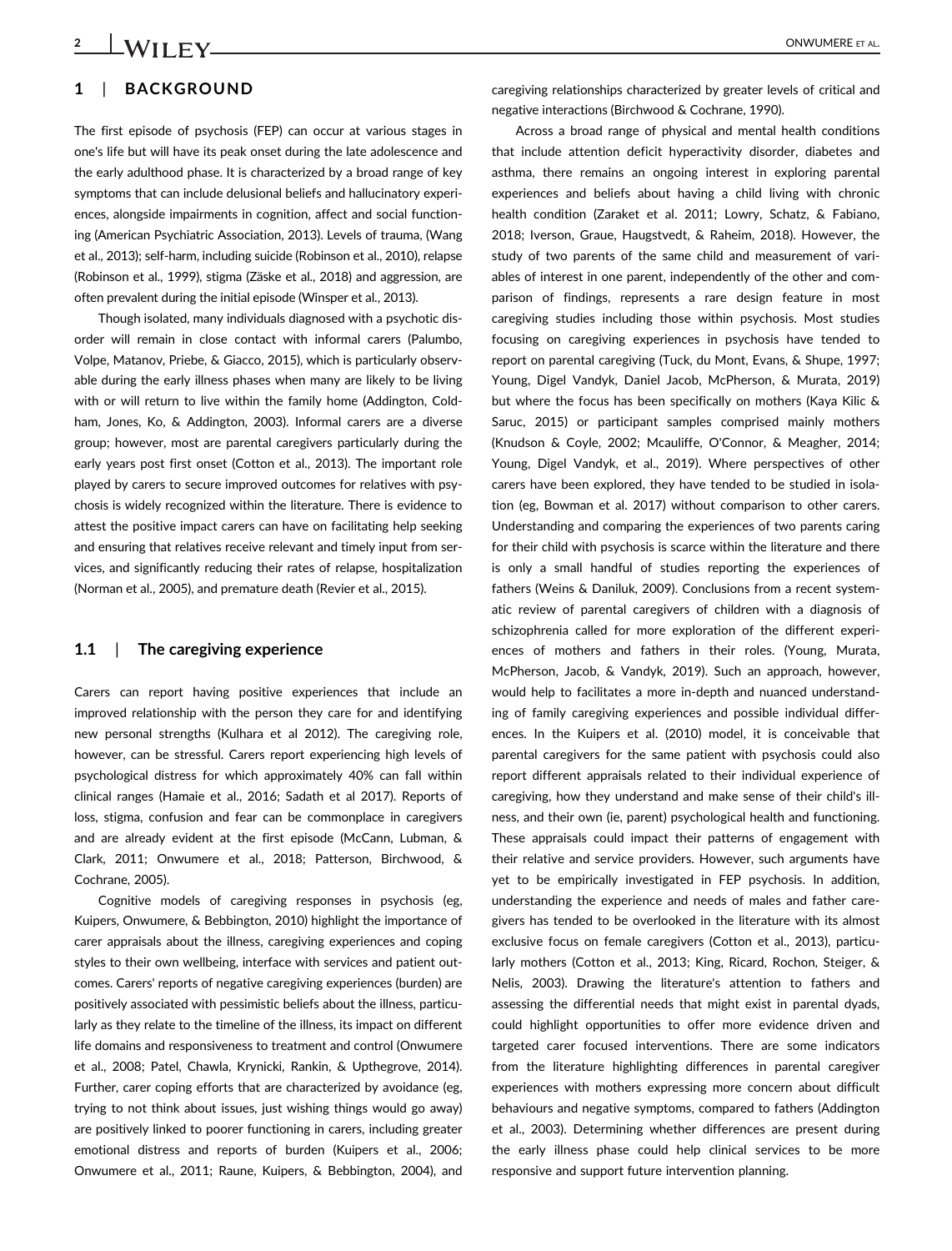Earlier work from Chesla's (1991) hermeneutic phenomenological approach with 21 parents exploring caring styles for children living with a diagnosis of schizophrenia highlights some parental differences across the genders. This qualitative data suggested that fathers had tended to adopt a less hands on and "distanced care" approach that relied more on the mother to provide direct care and feedback on issues. This approach, however, rendered them more emotionally vulnerable. In a recent systematic review of 31 studies exploring illness models in parents of young and adult children with severe mental health conditions, including psychosis, results confirmed that it was difficult for parents to make sense of the problems facing their child and often held themselves responsible for the illness. Reports of selfblame were particularly an issue for mothers relative to fathers. These reports tended reflect a range of underlying beliefs that included those related to having been a bad parent and not having been attentive to their child's illness and responding appropriately (Hasson-Ohayon, Goldzweig, Lavi-Rotenberg, Roe, & Pijnenborg, 2019).

In an early psychosis population, the current study aims to explore whether two parents, caring for the same child, in primary caregiving roles, appraise the illness and their caregiving experiences in similar ways. Informed by the literature, we hypothesised that mothers, when compared to fathers, will report greater levels of distress, negative caregiving experiences and use of emotional (less adaptive) coping strategies. No specific a priori hypotheses were offered about illness beliefs.

#### 2 | METHODS

A cross-sectional design was employed.

#### 2.1 | Sample

Participants were the self-identified parental carers of a young person accessing care from a specialist early intervention in psychosis in a London National Health Service (NHS) Trust. The service intervenes with all known cases (aged 14-34 years) of first-episode psychosis in a defined catchment area and with duration of untreated psychosis of less than 12 months. Patients are only accepted into the service if they meet criteria for first-episode psychosis. All informal carers in the service are routinely identified by team personnel. Carer assessments took place as soon as possible after the service user was taken on by the service and both parental carers were contacted and assessed. Depending on availability, carer participants would be assessed on the same day or a few days apart, to suit individual timetables. Data collection for service users and carers, and manuscript preparation, were undertaken in accordance with criteria laid out by the participating NHS Trust research development and clinical governance protocol. Data for clinical purposes and service monitoring is routinely collected, and informed written consent to publish anonymised data is also routinely sought, in line with Trust ethics procedures and protocols. Data were collected by graduate level psychologists who had

received training from a doctoral level of psychologist in carer engagement and administration of measures.

#### 2.2 | Measures

Socio-demographic characteristics such as carer age, gender, employment and accommodation status were collected.

Illness Perception Questionnaire for Schizophrenia: Relatives' Version (IPQS-RV; Lobban, Barrowclough, & Jones, 2005). The 10 item IPQS-RV is designed to assess carers' appraisals about their relatives' illness across different domains such as beliefs about the illness timeline, illness consequences (for self and relative) and degree of control over the illness. Questionnaire items are rated on a Likert scale that ranges from 1 (strongly disagree) to 5 (strongly agree). The measure has been widely used and has good psychometrics (Lobban et al., 2005).

Cope Inventory (COPE; Carver, Scheier, & Weintraub, 1989) The COPE is a 30-item self-report measure assessing 15 different coping strategies. Respondents read through brief statements and are required to rate on a four-point Likert scale the degree to which the statement best applies. Each of the 15 scales has two items, and the total score for each scale is computed by adding the items together. Mean scores are calculated for each subscale. This measure has good psychometrics and widely used with psychosis carer samples (Onwumere et al., 2011; Raune et al., 2004). The avoidant scale has eight items comprising the Denial, Behavioural Disengagement, Mental Disengagement, Alcohol-drug disengagement subscales. Emotion focused scale has 12 items comprising: seeking support for emotional reasons, positive reinterpretation and growth, acceptance, turning to religion, humour and venting subscales. The problem focused scale has 10 items and included: planning, suppression of competing activities, restraint, seeking support for instrumental reasons, active coping scales.

Experience of Caregiving Inventory (ECI; Szmukler et al., 1996). The ECI is a 66-item, 10 subscales self-report measure that assesses carers' negative (8 subscales) and positive (2 subscales) appraisals of mental health caregiving experiences. Participants are asked to read through brief statements and indicate, on a five-point Likert scale ranging from "never" to "nearly always", the amount they had thought about the issue in the last month. The ECI has two summary scores that reflect the sum of the negative and positive subscales; higher summary scores denote greater levels of negative and positive caregiving experiences. The ECI has been extensively used in mental health caregiving research (Gleeson et al., 2010; Thompson, de la Cruz, Mataix-Cols, & Onwumere, 2016).

Hospital Anxiety and Depression Scale (HADS; Zigmond & Snaith, 1983). The HADS is a 14-item self-report measure assessing levels of clinical distress. Participants read through statements and rate the degree to which statements best apply over the last week on a four-point scale. Subscale scores range from 0 to 21 and scores >8 indicate clinical levels of distress. The subscales can be measured independently or in combination to provide a measure of psychological distress. This measure has been widely used within carer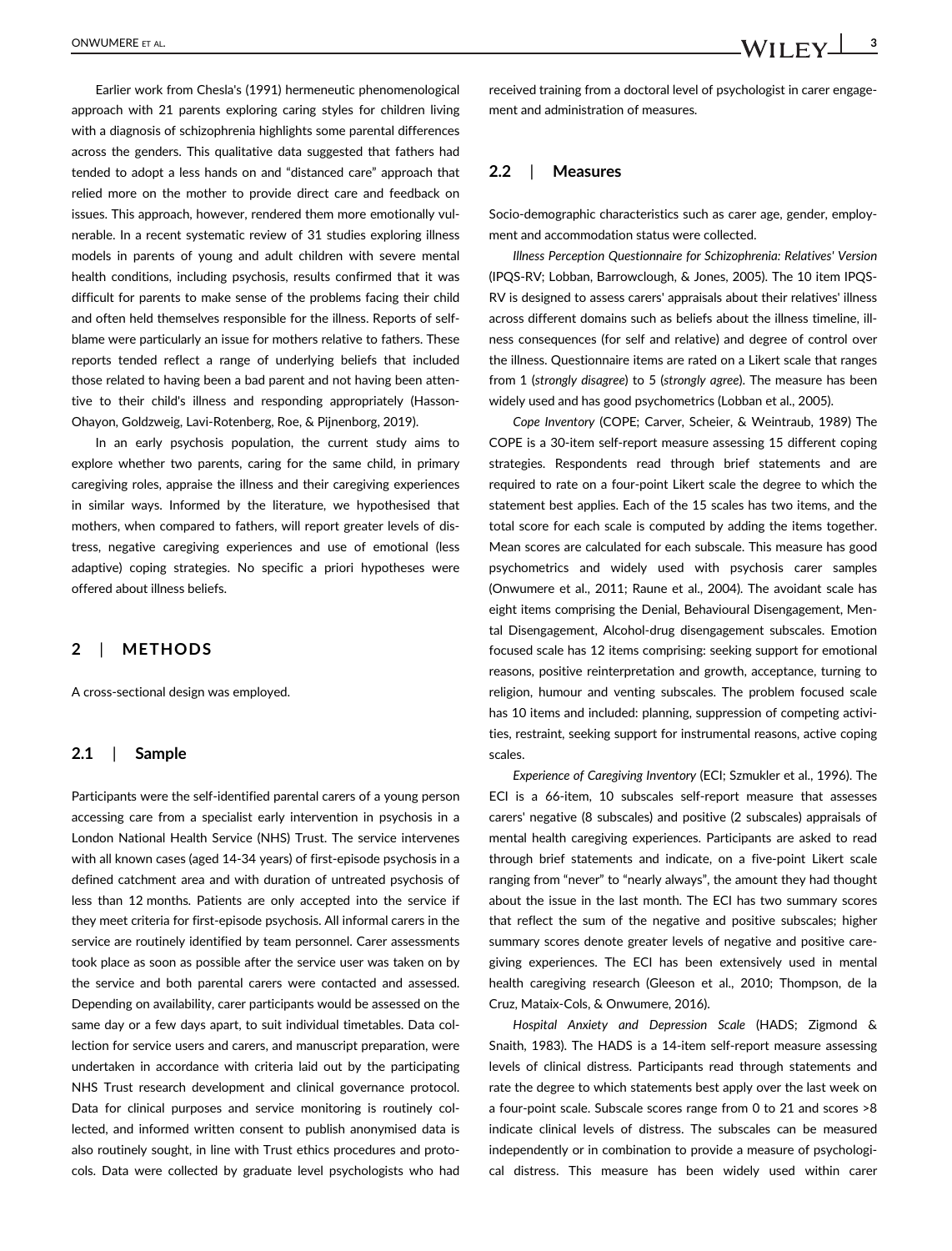populations and is psychometrically sound (Tomlinson, Onwumere, & Kuipers, 2014).

For the patient sample, socio-demographic and clinical data such as gender, ethnicity, age and length of illness, were extracted from case note review.

#### 2.3 | Data analyses

Analyses were performed using SPSS version 22 (SPSS for windows, 2013) and Stata version 8 (StataCorp, 2003). All analyses were related-measures tests, in that each mother and father caring for the same child were directly compared to each other for all outcomes. Bootstrapping was employed to manage skewed distributions using 1000 samples (DiCiccio & Efron, 1996). Univariable tests examined differences between parental pairs on key outcomes (ie, paired t tests; the McNemar's test and the Mantel-Haenszel test; Mantel, 1963). Multivariable analyses were performed using linear and logistic multilevel models to control for potential confounders, (carer age, carer employment status), and to see if any differences that were found in the univariable analyses remained.

#### 3 | RESULTS

The sample comprised 44 matched parental pairs who were drawn from a large ( $N = 257$ ) broader group of carers (eg, non-matched parental carers) (see Table 1). There were three carers who refused permission to publish and were therefore excluded from the reported data. The mean  $\pm$  SD age of the parents was 54.2  $\pm$  7.6 years (range 41-74). Mothers were on average, around 5 years younger than fathers  $(51.7 \pm 6.6$  and  $56.7 \pm 7.9$ , respectively). Most participants were from a White British (N = 34, 37%) or Asian (N = 26, 30%) ethnic background, with less than half of mothers (34%,  $n = 15$ ) and fathers (43%, n = 19) born in the United Kingdom. Most parental participants were living in the same household with their child with psychosis (91%, n = 40).

The patient group were mostly male ( $n = 33, 75\%$ ), with a mean  $\pm$  SD age of 22.4  $\pm$  5.1 years (Range 13-33). Approximately one half of the patient sample were not in work or education ( $n = 23$ , 52%). The mean length of psychosis was 18.3 months (SD = 14.6 months). Most patients were from White British ( $N = 16$ , 36%) or Asian (N = 18, 41%) ethnic groups (see Table 2).

Illness beliefs: After controlling for carer demography (eg, age, employment), participants who were mothers, when compared to fathers, were more likely to endorse illness beliefs that recognized psychosis as having a cyclical course (95% confidence interval [CI]: −0.74 to −0.06, P = .021). They were also perceived themselves as having less control over their child's illness (95% CI: 0.02 to 0.81,  $P = .041$ ). However, this finding failed to remain significant after controlling for carer demography.

Caregiving experiences: Overall, parental participants were reporting high levels of negative caregiving experiences (burden).

| TABLE 1 | Demographic characteristics of related mothers and |
|---------|----------------------------------------------------|
| fathers |                                                    |

|                                                       | Mothers ( $N = 44$ ) |    | Fathers ( $N = 44$ ) |    |
|-------------------------------------------------------|----------------------|----|----------------------|----|
| <b>Characteristic</b>                                 | N                    | %  | N                    | %  |
| Age ( $M \pm SD$ years)                               | $51.7 \pm 6.6$       |    | $56.7 \pm 7.9$       |    |
| Ethnicity                                             |                      |    |                      |    |
| White                                                 | 17                   | 39 | 17                   | 39 |
| Asian                                                 | 13                   | 30 | 13                   | 30 |
| <b>Black</b>                                          | 5                    | 11 | 6                    | 14 |
| Other                                                 | 9                    | 21 | 8                    | 18 |
| First language is English                             |                      |    |                      |    |
| Yes                                                   | 23                   | 52 | 28                   | 64 |
| Born in the UK                                        |                      |    |                      |    |
| Yes                                                   | 15                   | 34 | 19                   | 43 |
| Marital status                                        |                      |    |                      |    |
| Married                                               | 42                   | 96 | 40                   | 91 |
| Lives with partner                                    | $\overline{2}$       | 5  | 4                    | 9  |
| <b>Employment status</b>                              |                      |    |                      |    |
| Paid full-time                                        | 13                   | 30 | 24                   | 55 |
| Paid part-time                                        | 11                   | 25 | 5                    | 11 |
| <b>Retired</b>                                        | 5                    | 11 | $\overline{7}$       | 16 |
| Homemaker                                             | 10                   | 23 | 0                    | 0  |
| Other                                                 | 5                    | 11 | 8                    | 18 |
| Primary carer                                         |                      |    |                      |    |
| Yes                                                   | 41                   | 93 | 27                   | 61 |
| Length of time cared for<br>the child since the onset | $19.3 \pm 15.1$      |    | $19.9 \pm 15.1$      |    |
| $(M \pm SD$ months)                                   |                      |    |                      |    |
| Carer lives with the patient                          |                      |    |                      |    |
| Yes                                                   | 40                   | 91 | 40                   | 91 |
| Face-to-face contact per<br>week ( $M \pm SD$ hours)  | $55.0 \pm 35.9$      |    | $47.0 \pm 32.4$      |    |
| Face-to-face 35 hours threshold                       |                      |    |                      |    |
| <35 hours                                             | 15                   | 34 | 15                   | 34 |
| >35 hours                                             | 26                   | 59 | 28                   | 64 |
| Carer cares for more than one person                  |                      |    |                      |    |
| Yes                                                   | 22                   | 50 | 20                   | 46 |
| The other person they care for has psychosis          |                      |    |                      |    |
| Yes                                                   | 3                    | 7  | 5                    | 11 |

Note: Missing data: shown as N, % per mothers and fathers—most missing data were found on number of face to face contact hours per week: 4 values (mothers: 3, 7%, fathers: 1, 2%); face to face threshold contact: 4 values (mothers: 3, 7%, fathers: 1, 2%). For all the other demographic variables, the quantity of missing data was low (<3 values, <7% each for mothers and fathers).

Parental pairs, however, did not significantly differ in their reported negative and positive caregiving appraisals (see Table 3).

Coping styles: After controlling for carer demographics, mother participants were more likely to report using emotion-focused coping strategies compared to fathers (95% CI: −5.54 to −0.31, P = .028). No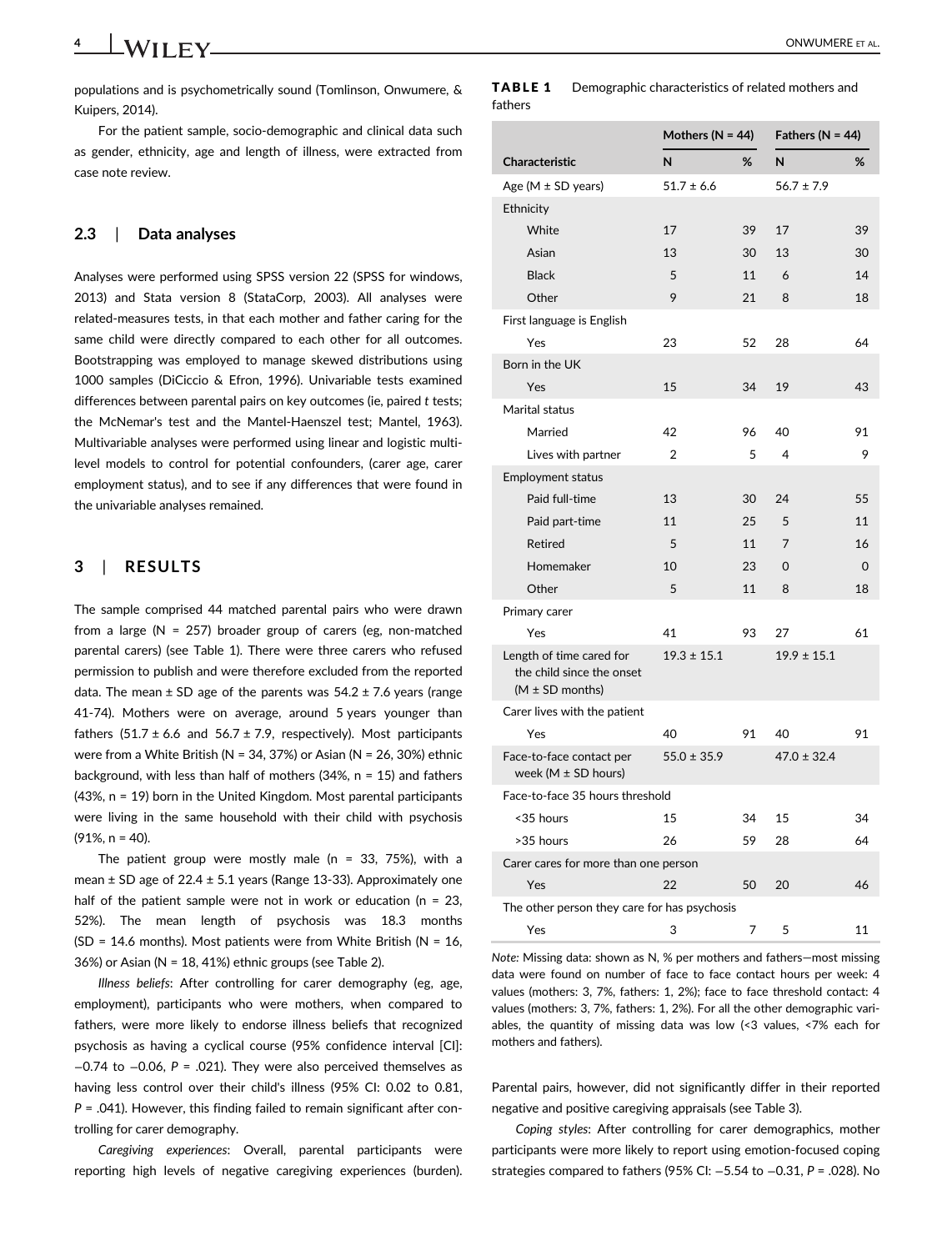|                                                       | Patients ( $N = 44$ ) |                |
|-------------------------------------------------------|-----------------------|----------------|
| Characteristic                                        | N                     | %              |
| Gender                                                |                       |                |
| Male                                                  | 33                    | 75             |
| Age                                                   | $22.4 \pm 5.1$        |                |
| Ethnicity                                             |                       |                |
| White                                                 | 16                    | 36             |
| Asian                                                 | 18                    | 41             |
| Black                                                 | 5                     | 11             |
| Other                                                 | 5                     | 11             |
| First language is English                             |                       |                |
| Yes                                                   | 38                    | 86             |
| Marital status                                        |                       |                |
| Single                                                | 43                    | 98             |
| Long term partner                                     | 1                     | $\overline{2}$ |
| <b>Employment status</b>                              |                       |                |
| Employment (full time, part time,<br>voluntary)       | 6                     | 14             |
| Not in work or education                              | 23                    | 52             |
| Student                                               | 13                    | 30             |
| <b>Diagnosis</b>                                      |                       |                |
| Schizophrenia spectrum                                | 33                    | 75             |
| Affective psychosis                                   | 8                     | 18             |
| Other                                                 | $\overline{2}$        | 5              |
| Duration of untreated psychosis<br>(Mean ± SD months) | $5.4 \pm 9.2$         |                |
| Psychosis onset age                                   | $20.9 \pm 4.9$        |                |
| Length of psychosis (Mean $\pm$ SD months)            | $18.3 \pm 14.6$       |                |
| Currently inpatient                                   |                       |                |
| No                                                    | 37                    | 84             |

Note: Missing data: shown as N, %. Most missing data was found on Duration of untreated psychosis (16 values, 36%). For all the other demographic variables, the quantity of missing data was low (<5%).

further statistically significant differences in coping styles were observed between parental groups (see Table 3).

Distress: The analysis revealed that  $44%$  of mothers (n = 17) and 28% (n = 11) of fathers met the cut off criteria for clinical severity of anxiety. Eight mothers (20%) and six fathers (15%) met the cut off for clinical severity of depression. No significant differences were identified in the parental groups in their mean levels of anxiety and depression and case-ness status (see Table 4).

#### 4 | DISCUSSION

In parents caring for the same child accessing care from an early intervention in psychosis service, the current study sought to compare their appraisals on key areas known to impact the caregiving relationship and outcomes (eg, illness beliefs, coping styles). To the best of our knowledge, the current paper represents the first empirical investigation of these key issues in this population.

Contrary to predictions, the overall pattern of findings suggests that mothers and fathers in primary caregiving roles for the same child with early psychosis will broadly report more similarities in how they conceptualize and make sense of their child's illness, their day-to-day caregiving experiences and levels of psychological distress. This concurs with recent work from Chan et al. (2015), who examined carer knowledge about psychosis, including risk potential and medications, and observed similar beliefs between carers from different gender groups.

There were, however, two areas of divergence between the mother and father carer participants. In line with predictions, our findings suggest that mothers were more likely to report using emotion focused coping; an approach comprising strategies such as venting of emotions and turning to religion. Such approaches can often be considered less adaptive and linked to poorer outcomes, particularly in situations that demand a more problem focused and active approach. Evidence from previous work highlights a positive association between carer reports of emotion focused coping and a greater tendency to engage in self-blame and perceive a greater level of negative illness consequences (Rexhaj, Python, Morin, Bonsack, & Favrod, 2013). We also know that emotion focused coping is usually linked to poorer levels of emotional functioning (Matheson & Anisman, 2003) and females, when compared to male peers, are more inclined to report use of emotion focused coping (Craciun, 2013; Kelly, Tyrka, Price, & Carpenter, 2008; Matud, 2004; Ptacek, Smith, & Dodge, 1994). They are also more likely to obtain poorer outcomes compared to male peers employing the same coping skills (Mazure & Maciejewski, 2003). Though mothers and fathers in our current sample did not differ in their overall levels of reported psychological distress and majority of illness beliefs, it is possible that mothers have a greater preference in using emotion focused strategies such as sharing how they feel and using religious coping to deal with the inherent distress linked to their illness beliefs. Moreover, females might find it easier to engage with and/or endorse using emotion focused strategies. The results might also speak to prevailing views that emotion focused coping, per se, should not automatically be dismissed as being less effective or unhelpful since the context and situational demands remain key influencing factors.

The current results also compliment the work of Gerson et al. (2011) in psychosis and other conditions (Hastings et al. 2005). Gerson noted non-significant differences between early psychosis male and female carers, with males reporting greater levels of some aspects of emotion focused (ie, positive reinterpretation and growth, venting) and avoidant coping (ie, substance use). In contrast to their male peers, female carers were more likely to report greater emotion focused coping in the form of religious coping. Previous work has failed to identify links between gender and avoidant coping across carers of early psychosis and longer-term patients, although comparisons were not specifically drawn between matched male and female parental carers and those from within the same family (Onwumere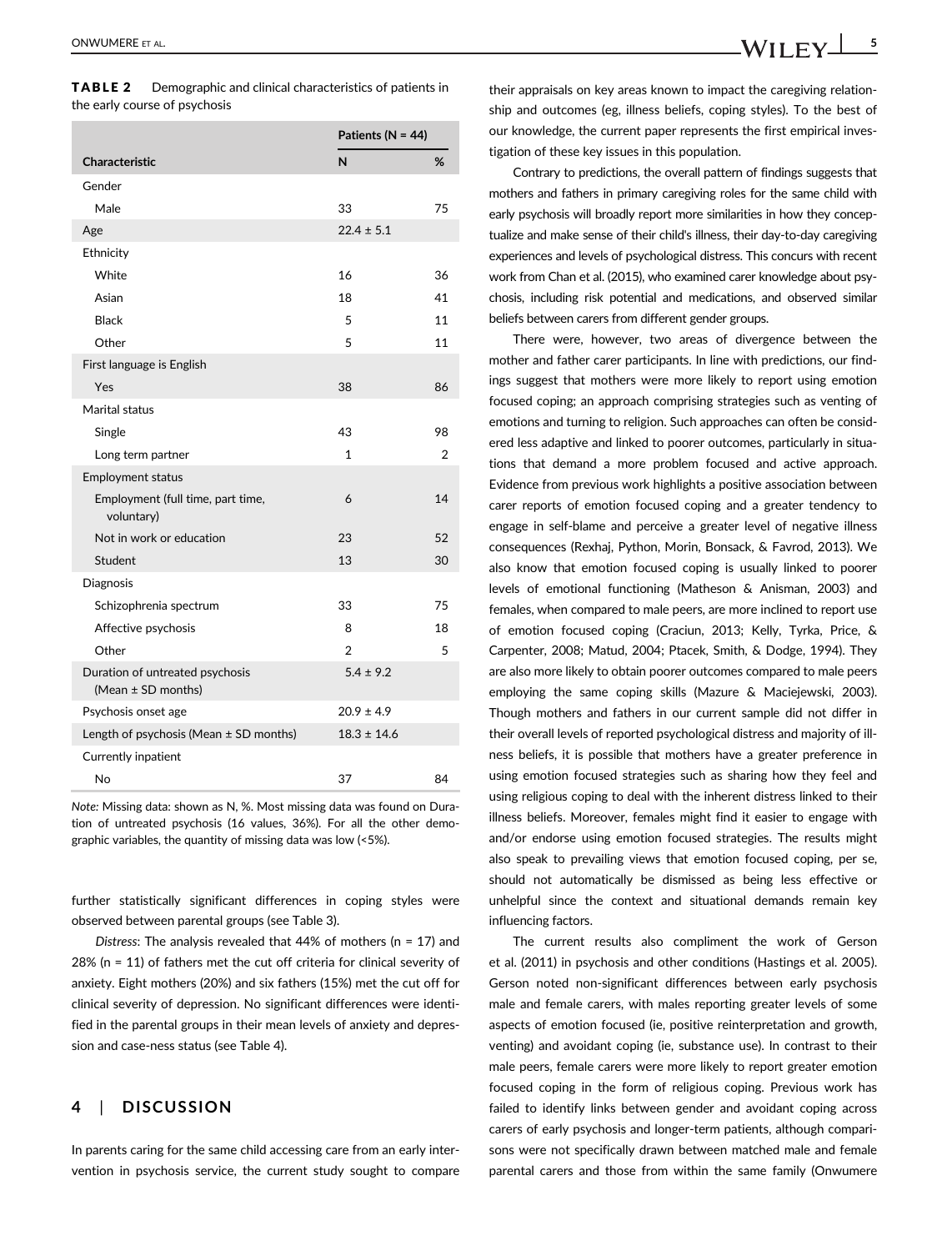TABLE 3 Univariable and multivariable analyses of the primary outcomes: Illness perception questionnaire, experience of caregiving inventory and cope inventory TABLE 3 Univariable and multivariable analyses of the primary outcomes: Illness perception questionnaire, experience of caregiving inventory and cope inventory

|                                                         | Summary statistics                                                                                                                     |                                   | Unadjusted analyses <sup>b</sup> |                     |         | Adjusted analyses <sup>c</sup> |                    |            |
|---------------------------------------------------------|----------------------------------------------------------------------------------------------------------------------------------------|-----------------------------------|----------------------------------|---------------------|---------|--------------------------------|--------------------|------------|
| Questionnaire                                           | $M \pm SD$ in mothers<br>$(M = 44)$                                                                                                    | M $\pm$ SD in fathers<br>(N = 44) | Mean difference                  | 95% CI              | P value | Mean difference                | 95% CI             | Pvalue     |
| Illness Perceptions Questionnaire (IPQ) <sup>d</sup>    |                                                                                                                                        |                                   |                                  |                     |         |                                |                    |            |
| Timeline acute/chronic <sup>8</sup>                     | $3.02 \pm 0.73$                                                                                                                        | $3.03 \pm 0.84$                   | 0.02                             | $-0.30$ to 0.26     | 893     | $-0.10$                        | $-0.32$ to 0.30    | 949        |
| Timeline cyclical                                       | $3.70 \pm 0.75$<br>$3.55 \pm 0.69$                                                                                                     | $3.47 \pm 0.78$                   | $-0.23$                          | $-0.04$ to $0.51$   | 098     | $-0.40$                        | $-0.74$ to $-0.06$ | $.021*$    |
| Negative consequences for patient <sup>a</sup>          |                                                                                                                                        | $3.67 \pm 0.73$                   | 0.12                             | $-0.40$ to 0.16     | 400     | 0.11                           | $-00.13$ to 0.36   | 364        |
| Negative consequences for relative <sup>h</sup>         |                                                                                                                                        | $3.23 \pm 0.71$                   | 0.00                             | $-0.32$ to 0.31     | 979     | 0.18                           | $-0.12$ to 0.48    | .245       |
| Personal control (patient helplessness) <sup>a,i</sup>  | $3.23 \pm 0.74$<br>$3.78 \pm 0.74$<br>$3.78 \pm 0.74$<br>$3.54 \pm 0.84$                                                               | $3.65 \pm 0.74$                   | $-0.13$                          | $-00.17$ to 0.43    | 387     | $-0.17$                        | $-0.41$ to 0.77    | .181       |
| Personal control (relative helplessness) <sup>a,j</sup> |                                                                                                                                        | $3.13 \pm 0.75$                   | 0.41                             | 0.02 to 0.81        | $641*$  | 0.00                           | $-0.31$ to 0.31    | 998        |
| Patient blame <sup>k</sup>                              | $3.07 \pm 0.83$<br>$2.56 \pm 0.82$<br>$3.68 \pm 0.61$<br>$3.26 \pm 0.81$                                                               | $3.03 \pm 0.74$                   | $-0.04$                          | $-0.34$ to 0.41     | 849     | 0.12                           | $-0.20$ to 0.44    | 466        |
| Relative blame                                          |                                                                                                                                        | $2.68 \pm 0.71$                   | 0.12                             | $-0.46$ to 0.22     | 474     | 0.29                           | $-0.06$ to 0.63    | 106        |
| Treatment control                                       |                                                                                                                                        | $3.89 \pm 0.60$                   | 0.21                             | $-0.46$ to 0.03     | 090     | 0.02                           | $-0.23$ to 0.28    | 850        |
| Emotional representations <sup>m</sup>                  |                                                                                                                                        | $3.25 \pm 0.81$                   | 0.01                             | $-0.26$ to 0.26     | 988     | $-0.10$                        | $-0.37$ to 0.18    | 493        |
| Illness coherence <sup>a</sup>                          | $2.62 \pm 0.81$                                                                                                                        | $2.48 \pm 0.78$                   | $-0.14$                          | 0.14 to 0.42        | 293     | 0.03                           | $-0.29$ to 0.35    | 851        |
| Experience of Caregiving Inventory (ECI) <sup>e</sup>   |                                                                                                                                        |                                   |                                  |                     |         |                                |                    |            |
| Total negative burden score"                            | $93.31 \pm 32.63$                                                                                                                      | $97.36 \pm 7.90$                  | 4.06                             | $-19.30$ to $11.19$ | 593     | 9.28                           | $-6.39$ to 25.00   | .246       |
| Difficult behaviour <sup>o</sup>                        |                                                                                                                                        | $13.43 \pm 8.63$                  | $-0.05$                          | $-3.22$ to $3.32$   | 977     | $-0.73$                        | $-3.22$ to $3.07$  | .963       |
| Negative symptoms <sup>p</sup>                          | $13.48 \pm 8.43$ $11.14 \pm 7.12$ $7.26 \pm 4.28$ $10.23 \pm 6.16$ $10.23 \pm 4.48$ $11.02 \pm 4.48$ $12.31 \pm 4.03$ $12.40 \pm 5.59$ | $12.86 \pm 6.69$                  | 1.71                             | $-4.62$ to $1.19$   | 241     | 1.81                           | $-0.83$ to 4.46    | <b>180</b> |
| Stigma <sup>q</sup>                                     |                                                                                                                                        | $7.53 \pm 5.40$                   | 0.28                             | $-2.48$ to $1.92$   | 799     | 0.49                           | $-1.81$ to 2.79    | 676        |
| Effect on family <sup>r</sup>                           |                                                                                                                                        | $10.33 \pm 7.54$                  | 0.10                             | $-2.93$ to $2.73$   | 942     | 1.24                           | $-1.87$ to 4.35    | 435        |
| Need to back-up <sup>s</sup>                            |                                                                                                                                        | $12.00 \pm 5.43$                  | 0.98                             | $-2.86$ to 0.91     | 302     | 1.13                           | $-0.76$ to 3.01    | .241       |
| Dependency <sup>t</sup>                                 |                                                                                                                                        | $11.95 \pm 4.74$                  | $-0.36$                          | $-1.48$ to 2.19     | 696     | 0.68                           | $-0.79$ to $2.15$  | .364       |
| Loss <sup>u</sup>                                       |                                                                                                                                        | $11.70 \pm 5.32$                  | 0.30                             | $-2.59$ to $1.98$   | 791     | $-0.53$                        | $-2.62$ to $2.51$  | .967       |
| Problems with services <sup>a,v</sup>                   |                                                                                                                                        | $15.18 \pm 7.07$                  | 0.82                             | $-3.87$ to 2.26     | 585     | 0.99                           | $-2.15$ to 4.12    | 537        |
| Total positive burden score <sup>w</sup>                | $31.80 \pm 10.90$                                                                                                                      | $32.24 \pm 11.83$                 | 0.44                             | $-4.88$ to $4.00$   | 842     | $-0.49$                        | $-5.01$ to 4.02    | 831        |
| Positive personal experiences <sup>x</sup>              | $16.69 \pm 6.86$<br>$15.07 \pm 5.65$                                                                                                   | $17.54 \pm 7.48$                  | 0.86                             | $-3.79$ to 2.08     | 559     | $-0.04$                        | $-3.24$ to 3.16    | .982       |
| Good aspects of the relationship <sup>a.y</sup>         |                                                                                                                                        | $14.71 \pm 5.71$                  | 0.36                             | $-1.59$ to 2.43     | .724    | $-0.40$                        | $-2.49$ to 1.70    | 710        |
| Cope Inventory (COPE)                                   |                                                                                                                                        |                                   |                                  |                     |         |                                |                    |            |
| Avoidant-focused coping <sup>2</sup>                    | $13.73 \pm 3.32$<br>$3.34 \pm 1.41$                                                                                                    | $13.82 \pm 4.10$                  | 0.10                             | $-1.71$ to $1.51$   | 903     | 0.62                           | $-1.19$ to 2.44    | 500        |
| Behavioural disengagement <sup>a, a1</sup>              |                                                                                                                                        | $3.27 \pm 1.55$                   | $-0.07$                          | $-0.54$ to 0.71     | .821    | 0.18                           | $-0.51$ to 0.87    | .613       |
| Denial a, b1                                            | $2.56 \pm 1.28$                                                                                                                        | $2.61 \pm 1.28$                   | 0.05                             | $-0.61$ to 0.49     | 845     | 0.50                           | $-0.78$ to $1.08$  | 090        |
| Alcohol-drug disengagement a, c1                        | $2.80 \pm 1.62$                                                                                                                        | $3.29 \pm 1.83$                   | 0.49                             | $-1.20$ to 0.20     | 171     | 0.17                           | $-0.58$ to 0.91    | .662       |
| Mental disengagement <sup>a, d1</sup>                   | $5.02 \pm 1.81$                                                                                                                        | $4.66 \pm 1.71$                   | $-0.37$                          | $-0.34$ to $1.15$   | 317     | $-0.34$                        | $-1.20$ to 0.52    | .442       |

# 6 ONWUMERE ET AL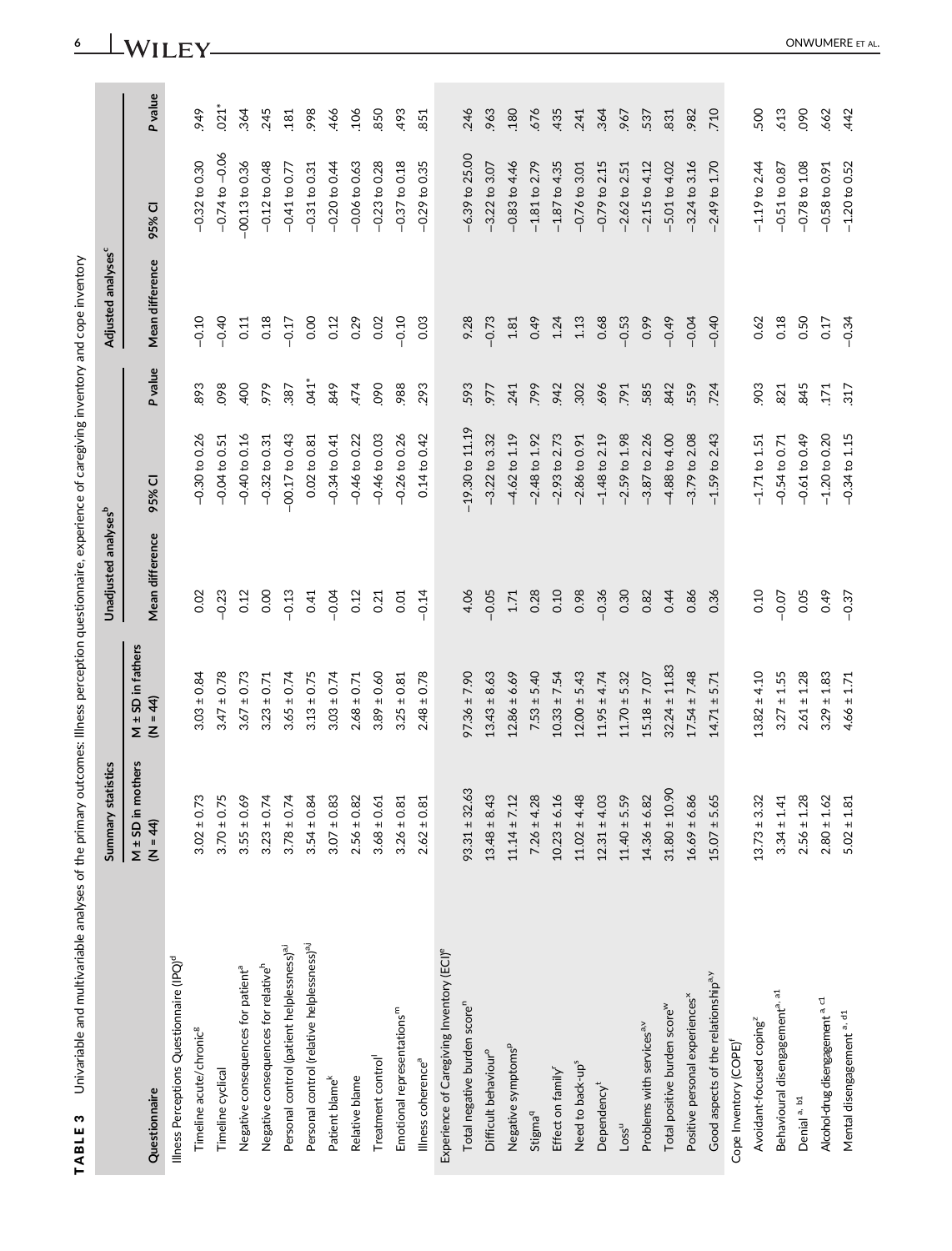| ς<br>j |  |
|--------|--|
|        |  |
|        |  |
| Ĺ      |  |
|        |  |
|        |  |
|        |  |
|        |  |
|        |  |
|        |  |
|        |  |
|        |  |
|        |  |
|        |  |
|        |  |
|        |  |
|        |  |
| ŀ      |  |

|                                                           | Summary statistics                  |                              | Unadjusted analyses <sup>b</sup> |                   |             | Adjusted analyses <sup>c</sup> |                    |                |
|-----------------------------------------------------------|-------------------------------------|------------------------------|----------------------------------|-------------------|-------------|--------------------------------|--------------------|----------------|
| Questionnaire                                             | $M \pm SD$ in mothers<br>$(N = 44)$ | M ± SD in fathers<br>(N = 4) | Mean difference                  | 95% CI            | P value     | Mean difference                | 95% CI             | <b>P</b> value |
| Emotion-focused coping <sup>a, e1</sup>                   | $32.07 \pm 4.54$                    | $28.23 \pm 6.59$             | $-3.83$                          | 1.33 to 6.27      | $.012*$     | $-2.93$                        | $-5.54$ to $-0.31$ | $.028*$        |
| Acceptance a. f1                                          | $5.77 \pm 1.69$                     | $5.18 \pm 1.43$              | $-0.59$                          | $-0.13$ to $1.31$ | 127         | $-0.51$                        | $-1.29$ to 00.27   | 202            |
| Humour <sup>a, g1</sup>                                   | $2.76 \pm 1.28$                     | $2.56 \pm 1.30$              | $-0.20$                          | $-0.27$ to 0.73   | 466         | 0.12                           | $-0.62$ to 00.37   | 627            |
| Positive re-interpretation and growth a, h1               | $5.64 \pm 1.60$                     | $5.51 \pm 1.89$              | $-0.13$                          | $-0.51$ to 0.74   | 703         | $-0.71$                        | $-0.91$ to 0.76    | 866            |
| Seeking support for emotional reasons a, id               | $6.10 \pm 1.98$                     | $5.49 \pm 1.94$              | $-0.62$                          | $-0.08$ to $1.36$ | 103         | $-0.24$                        | $-1.25$ to 0.77    | 643            |
| Turning to religion a. j1                                 | $5.54 \pm 2.34$                     | $4.54 \pm 2.57$              | $-1.00$                          | $-0.17$ to $2.17$ | 094         | $-0.65$                        | $-1.55$ to 0.25    | 159            |
| Focus on and venting emotions <sup>a, k1</sup>            | $5.51 \pm 1.90$                     | $4.78 \pm 1.90$              | $-0.73$                          | $0.02$ to $1.41$  | $\tilde{A}$ | $-1.02$                        | $-1.91$ to $-0.14$ | $.024*$        |
| Problem-focused coping a 11                               | $27.73 \pm 5.00$                    | $28.50 \pm 6.93$             | 0.77                             | $-3.90$ to $2.46$ | 646         | 1.49                           | $-1.32$ to 4.31    | 298            |
| Active coping a.m1                                        | $6.13 \pm 1.47$                     | $5.85 \pm 1.69$              | $-0.28$                          | $-0.28$ to 0.87   | 358         | 0.32                           | $-4.33$ to $1.07$  | 408            |
| Planning <sup>a, n1</sup>                                 | $5.46 \pm 1.76$                     | $5.58 \pm 1.96$              | 0.13                             | $-00.95$ to 0.77  | 769         | 0.60                           | $-0.32$ to $1.53$  | 199            |
| Suppression of competing activities a, o1                 | $5.85 \pm 1.60$                     | $5.51 \pm 1.71$              | $-0.33$                          | $-41$ to $1.08$   | 418         | $-0.60$                        | $-0.83$ to 0.71    | 880            |
| Restraint coping <sup>a</sup>                             | $5.03 \pm 1.51$                     | $5.10 \pm 1.85$              | 0.07                             | $-0.85$ to 0.69   | 853         | 0.09                           | $-0.71$ to 0.91    | 835            |
| Seeking support for instrumental reasons <sup>a, p1</sup> | $5.21 \pm 1.67$                     | $5.46 \pm 1.85$              | 0.25                             | $-1.00$ to 0.51   | 518         | 0.78                           | $-0.08$ to $1.65$  | 075            |
| J<br>C                                                    |                                     |                              |                                  |                   |             |                                |                    |                |

 $*P < .05$ .

<sup>a</sup>Bootstrap results are based on 1000 bootstrap samples. aBootstrap results are based on 1000 bootstrap samples.

<sup>b</sup>Paired t tests. bPaired t tests.

"Linear multi-level model adjusting for age, employment status and primary carer. cLinear multi-level model adjusting for age, employment status and primary carer.

<sup>d</sup>Subscale scores range from 0 to 5-higher subscale scores showing greater illness beliefs. <sup>d</sup>Subscale scores range from 0 to 5-higher subscale scores showing greater illness beliefs.

tive symptoms, need to back up and good aspects of relationship; scores range for 0 to 20 for stigma and dependency-greater scores on the negative subscales indicate more negative experiences& greater tive symptoms, need to back up and good aspects of relationship; scores range for 0 to 20 for stigma and dependency—greater scores on the negative subscales indicate more negative experiences& greater "Subscale scores range from 0 to 32 for difficult behaviour, problem with services and positive personal experiences; scores range from 0 to 28 for effects on family and loss; scores range from 0 to 24 for negaeSubscale scores range from 0 to 32 for difficult behaviour, problem with services and positive personal experiences; scores range from 0 to 28 for effects on family and loss; scores range from 0 to 24 for negascores on positive subscales indicate more positive experiences. scores on positive subscales indicate more positive experiences.

Missing data: <sup>k. r</sup> 5 pairs (mothers: 2, 4.5%, fathers: 3, 6.8%)<sup>!1</sup> 8 pairs (mothers: 5, 11.4%); <sup>h</sup> 10 pairs (5. 13.6%, fathers: 5, 11.4%); <sup>n.v. z. <sup>k1</sup>.4 pairs (mothers and fathers: 2, 4.5% each); <sup>q, 8</sup>.8% each; "3 p</sup> Missing data:  $^{k}$  <sup>r</sup> 5 pairs (mothers: 2, 4.5%, fathers: 3, 6.8%);<sup>11</sup> 8 pairs (mothers: 3, 6.8%, fathers: 5, 11.4%); h 10 pairs (mothers: 6, 13.6%, fathers: 5, 11.4%); n,v, z, k1, 4 pairs (mothers and fathers: 2, 4.5% q, b1, i1 3 pairs (mothers: 1, 2.3%, dads: 2, 4.5%); m 3 pairs (mothers: 2, 4.5%, dads: 1, 2.3%); y2 pairs (mothers and fathers: 2, 4.5% each); l, n1, e1, h12 pairs (mothers and fathers, 1, 2.3% each); o 2 pairs (fathers: Subscale scores range from 0 to 8; problem-focused &avoidant-focused scores both range from 0 to 40; emotion-focused scores range from 0 to 42-higher scores indicate they do this a lot. fSubscale scores range from 0 to 8; problem-focused &avoidant-focused scores both range from 0 to 40; emotion-focused scores range from 0 to 42—higher scores indicate they do this a lot. 2. 4.5%); <sup>1, u, p</sup> 2 pairs (mothers: 2, 4,5%); <sup>j, t, w, x, a1, d1, c1, g1, l<sup>1,</sup> m<sub>1</sub>, o1 1 pair (fathers: 1, 2,3%); <sup>g, s, f1, p1</sup>1 pair (mothers: 1, 2,3%).</sup> 2, 4.5%); i, u, p 2 pairs (mothers: 2, 4.5%); j, t, w, x, a1, d1, c1, g1, j1, m1, o1 1 pair (fathers: 1, 2.3%); g, s, f1, p11 pair (mothers: 1, 2.3%).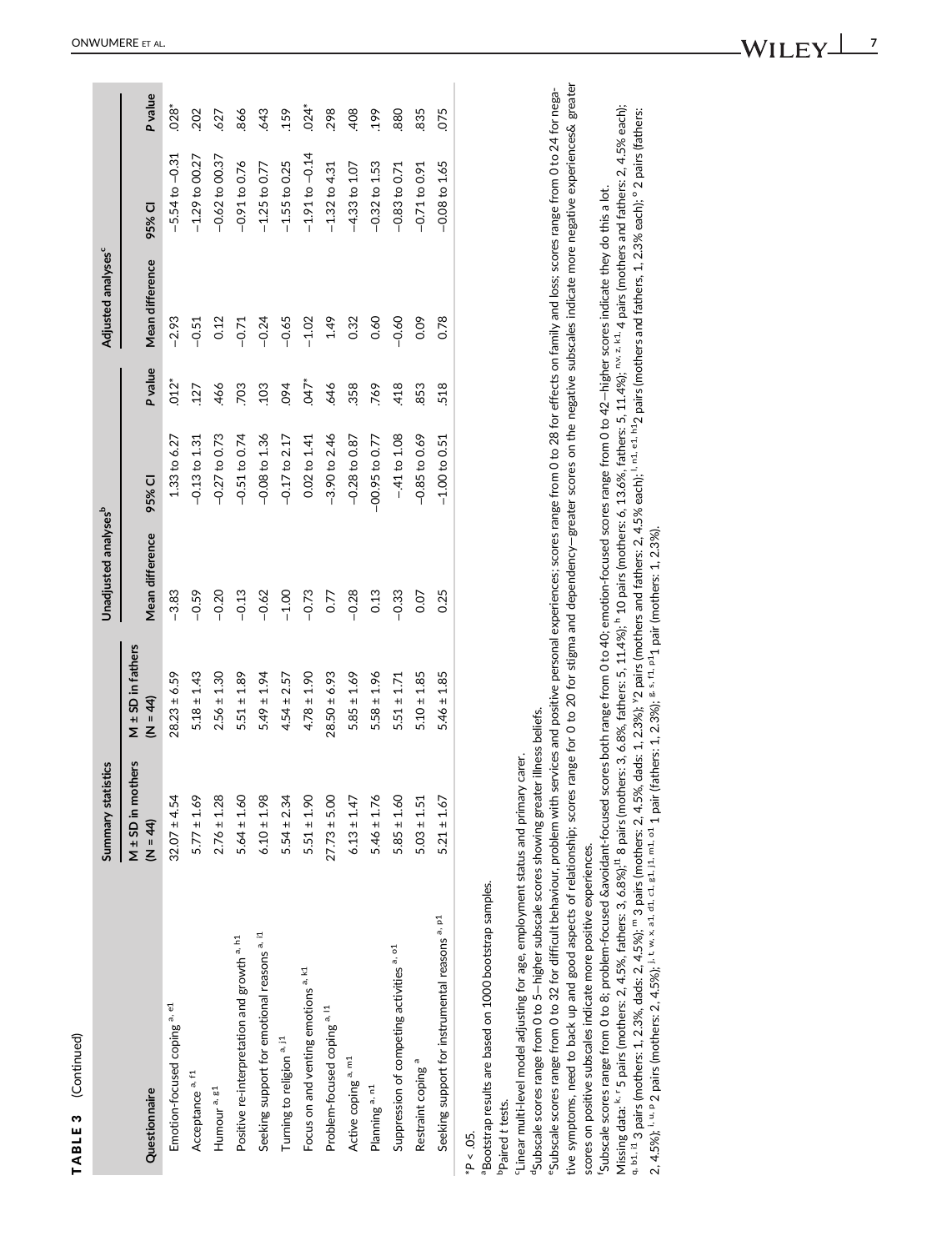|  | <b>TABLE 4</b> Univariable and multivariable analyses of the primary outcome: Hospital Anxiety and Depression Scale |  |  |  |  |  |
|--|---------------------------------------------------------------------------------------------------------------------|--|--|--|--|--|
|--|---------------------------------------------------------------------------------------------------------------------|--|--|--|--|--|

|                                                           |                                        | <b>Summary statistics</b> |                       |                                  |                    | Unadjusted analyses <sup>b</sup> |                |                                | Adjusted analyses <sup>c</sup> |                 |            |
|-----------------------------------------------------------|----------------------------------------|---------------------------|-----------------------|----------------------------------|--------------------|----------------------------------|----------------|--------------------------------|--------------------------------|-----------------|------------|
| Questionnaire                                             | $M \pm SD$ in<br>mothers<br>$(N = 44)$ |                           | fathers<br>$(N = 44)$ | $M \pm SD$ in                    | Mean<br>difference |                                  | 95% CI         | P<br>value                     | Mean<br>difference             | 95% CI          | P<br>value |
| Hospital Anxiety and Depression Scale (HADS) <sup>8</sup> |                                        |                           |                       |                                  |                    |                                  |                |                                |                                |                 |            |
| Anxiety total                                             |                                        | $8.97 \pm 4.72$           |                       | $7.74 \pm 5.26$                  | $-1.23$            |                                  | $-.64$ to 3.10 | .191                           | $-0.90$                        | $-3.22$ to 1.42 | .448       |
| Depression total <sup>d, j</sup>                          | $6.63 \pm 4.47$<br>$5.63 \pm 4.69$     |                           | $-1.00$               |                                  | $-1.20$ to 2.93    | .384                             | $-0.98$        | $-3.09$ to 1.13                | .364                           |                 |            |
|                                                           | <b>Summary statistics</b>              |                           |                       | Unadjusted analyses <sup>d</sup> |                    |                                  |                | Adjusted analyses <sup>e</sup> |                                |                 |            |
|                                                           |                                        | <b>Mothers</b>            |                       | <b>Fathers</b>                   |                    |                                  |                |                                |                                |                 |            |
| Questionnaire                                             | N                                      | %                         | N                     | %                                | OR <sup>f</sup>    | 95% CI                           |                | P value                        | <b>OR</b>                      | 95% CI          | P value    |
| <b>Hospital Anxiety and Depression Scale</b>              |                                        |                           |                       |                                  |                    |                                  |                |                                |                                |                 |            |
| Clinical case of anxiety $k$                              | 17                                     | 44                        | 11                    | 28                               | 0.40               | 0.09 to 1.39                     |                | .180                           | 0.38                           | 0.10 to 1.46    | .160       |
| Clinical case of depression                               | 8                                      | 20                        | 6                     | 15                               | 0.71               | 0.18 to 2.61                     |                | .774                           | 0.59                           | 0.11 to 3.06    | .524       |

Note: Pair cases were removed if a value is missing for one of the parents.

<sup>a</sup>Bootstrap results are based on 1000 bootstrap samples.

**b**Paired t-test.

<sup>c</sup>Linear multi-level model adjusting for carer age, employment status and primary carer.

<sup>d</sup>McNemar test.

<sup>e</sup> Logistic Multi-level model adjusting for carer demography.

f Mantel–Haenszel test.

<sup>g</sup>Possible scores range from 0 to 21 on each subscale, scores above 11 indicate clinical levels of distress.

Missing data: <sup>i, k</sup>: 5 pairs (mothers: 4, 9%, fathers: 2, 5%). <sup>j, 1</sup> 4 pairs (mothers: 3, 7%, fathers: 2, 5%).

et al., 2011). Hastings and colleagues (2005), in their exploration of coping strategies in mothers and fathers of autistic children, revealed that coping strategies were largely similar between parents in the same family. However, mothers, when compared to fathers, were more likely to report greater levels of active avoidance and problem focussed coping strategies.

The results also highlighted that mothers conceptualized the illness timeline significantly differently from father peers such that they were more likely to perceive the illness as having a more cyclical (ie, a remitting relapsing) course. It is possible that during the early psychosis stage, mothers are more likely to recognize or be aware of the cyclical nature of the condition and therefore, the vulnerability of their relative to episodes of acute ill health. This would represent an informed view, in line with the general understanding of psychosis and how it typically manifests for many of those affected (NICE, 2014). Consequently, the observed difference might reflect a different level of knowledge between the parental carers. It is also possible, that the noted difference between mothers and fathers coping strategies could be linked to mothers' beliefs that the illness would last a long time. We know that appraisals of a long illness timeline are linked with more parental distress (Fortune et al. 2005; Onwumere et al., 2008; Kuipers et al 2007). However, the contribution of other factors such as trait coping styles cannot be ruled out.

#### 4.1 | Clinical implications

This study provides empirical evidence that in early psychosis groups, parental caregivers are likely to report largely similar cognitive appraisals when caring for the same child and be equally as affected in terms of caregiving experiences and distress. Thus, if one parent presents to an early psychosis service with psychological wellbeing needs, the co-parental caregiver is very likely to be exhibiting similar needs too. In line with treatment guidance (NICE, 2014), the results underscore the importance of offering evidence based psychoeducational and support interventions to both parents who assume informal caregiving roles for relatives experiencing early psychosis. The importance of routinely identifying all those in the family system with caregiving roles and directly offering (or signposting to) relevant support is also indicated. Recognizing, however, that in a parental pair, informal carers can have divergent views and experiences in some areas (eg, coping styles) which, in itself, might serve as a proxy measure for information and support needs. Consequently, supporting carers, particularly mothers, to identify and utilize coping strategies that are adaptive for different types of situations are indicated, and have proven efficacy in FEP populations (McCann et al., 2012).

#### 4.2 | Limitations

Though the study is novel and offers preliminary insights about parental appraisals in early psychosis, it had notable limitations. The small sample size and analyses approach of not controlling for multiple comparisons are key limitations. The failure to identify a greater range of differences between mothers and fathers might have reflected issues pertaining to the modest sample size and insufficient power to aid detection of differences. Further, the authors acknowledge the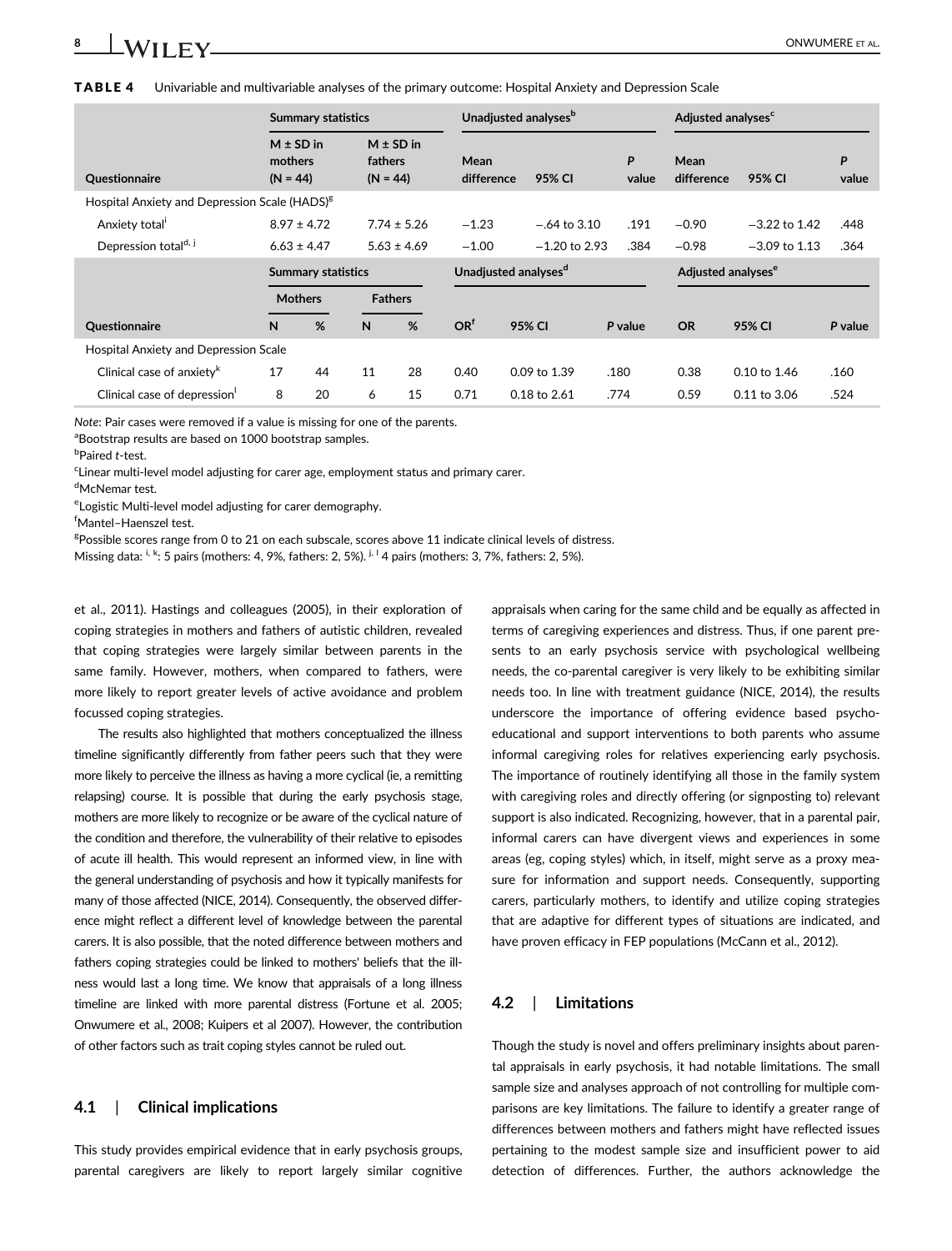potential risk for type 1 errors. Despite including a wide range of target appraisal areas (illness beliefs, caregiving experiences, distress and coping styles) it is possible a broader inclusion of other key factors known to impact outcomes and caregiving experiences (eg, metacognition, personality, Jansen et al., 2014) may reveal a different pattern of relationships between parental caregivers. The cross-sectional design precludes any conclusions being drawn about causal and contributory processes, and directionality of the findings. It is unclear, for example, what factors impact on the observed divergence in parental appraisals about coping and illness beliefs regarding the timeline. It is important to note that the capacity for parents' appraisals to alter over time. A prospective design, therefore, involving multiple-time point analysis would be indicated to capture these changes and examine whether any patterns do emerge. Further, the failure to explore links between different parental caregiving appraisals and implications for illness course, patient outcomes and quality of the caregiving relationship was a limitation. In families of young people living with a long-term physical health condition (ie, atopic eczema), similar illness beliefs reported by matched parental pairs were associated with improved general wellbeing in patients though not less strain (Salewski, 2003). Prospective designs, incorporating carer and patient outcomes, should help to address these issues. Although the participant sample is diverse and reflective of the local communities affected by early psychosis in this one London region, the current study is based on data sourced entirely from one service in one geographical area and thus, a sample bias might exist. The London area from which the sample was extracted has high levels of economic and social deprivation, which might impact patient presentation and carer needs. Moreover, we do not have data on the number of carers who declined the service routine assessments. Our current sample offers a representation of family carers in a routine London early psychosis service that are willing to be assessed. However, we also recognize the sample limitations. It is possible that carers who declined assessments might have been more emotionally affected by their circumstances and perhaps less likely to report similar views with their parental peer. Equally, participating parental carers might have enjoyed more harmonious relationships, and shared duties, and were, therefore, more likely to engage with assessments and report shared caregiving appraisals. We remain unaware of how many of the non-matched carers had other family situations such as being single parents with sole caregiving responsibility or cases where there are several carers in a parental type role such as grandparents and siblings too. Further, The resulting limitations on the extent to which the findings generalize and reflect the broader early psychosis parental caregiving groups are therefore acknowledged. Future research should consider the purposive recruiting and sampling of parent carers who may be single dwelling, coparenting and/or married.

#### 4.3 | Conclusion

The experience of psychosis in young offspring can be a difficult, confusing and an emotional exhausting experience for any parental caregiver. In two parent households, both parents are likely to make sense of the illness and be impacted in similar ways but with exceptions to their approaches to coping and specific beliefs about illness timeline. Replication of findings in larger different samples are required and determining the implications for outcomes are the next steps.

#### ORCID

Juliana Onwumere <https://orcid.org/0000-0001-7119-7451>

#### **REFERENCES**

- Addington, J., Coldham, E. L., Jones, B., Ko, T., & Addington, D. (2003). The first episode of psychosis: The experience of relatives. Acta Psychiatrica Scandinavica, 108(4), 285–289.
- American Psychiatric Association. (2013). Diagnostic and statistical manual of mental disorders (DSM-5®). Arlington, VA: American Psychiatric Publishing.
- Birchwood, M., & Cochrane, R. (1990). Families coping with schizophrenia: Coping styles, their origins and correlates. Psychological Medicine, 20 (4), 857–865.
- Bowman, S., Alvarez-Jimenez, M., Wade, D., Howie, L., & McGorry, P. (2017). The positive and negative experiences of caregiving for siblings of young people with first episode psychosis. Frontiers in Psychology, 8, 730. [https://doi.org/10.3389/fpsyg.2017.00730.](https://doi.org/10.3389/fpsyg.2017.00730)
- Carver, C. S., Scheier, M. F., & Weintraub, J. K. (1989). Assessing coping strategies: A theoretically based approach. Journal of Personality and Social Psychology, 56(2), 267–283.
- Chan, K. W. S., Wong, M. H. M., Hui, C. L. M., Lee, E. H. M., Chang, W. C., & Chen, E. Y. H. (2015). Perceived risk of relapse and role of medication: Comparison between patients with psychosis and their caregivers. Social Psychiatry and Psychiatric Epidemiology, 50(2), 307–315.
- Chesla, C. A. (1991). Parents's caring practices with schizophrenic offspring. Qualitative Health Research, 1(4), 446–468.
- Cotton, S. M., McCann, T. V., Gleeson, J. F., Crisp, K., Murphy, B. P., & Lubman, D. I. (2013). Coping strategies in carers of young people with a first episode of psychosis. Schizophrenia Research, 146(1-3), 118–124.
- Craciun, B. (2013). Coping strategies, self-criticism and gender factor in relation to quality of life. Procedia-Social and Behavioural Sciences, 78, 466–470.
- DiCiccio, T. J., & Efron, B. (1996). Bootstrap confidence intervals. Statistical Science, 11(3), 189–228.
- Fortune, D. G., Smith, J. V., & Garvey, K. (2005) Perceptions of psychosis, coping, appraisals, and psychological distress in the relatives of patients with schizophrenia: An exploration using self-regulation theory. British Journal of Clinical Psychology 44, 319–331.
- Gerson, R., Wong, C., Davidson, L., Malaspina, D., McGlashan, T., & Corcoran, C. (2011). Self reported coping strategies in families of patients in early stages of psychotic disorder: An exploratory study. Early Intervention in Psychiatry, 5, 76–80.
- Gleeson, J. F. M., Cotton, S. M., Alvarez-Jimenez, M., Wade, D., Crisp, K., Newman, B., … PD, M. G. (2010). Family outcomes from a randomised controlled trial of relapse prevention therapy in first-episode psychosis. Journal of Clinical Psychiatry, 71(4), 475–483.
- Hamaie, Y., Ohmuro, N., Katsura, M., Obara, C., Kikuchi, T., Ito, F., … Matsumoto, K. (2016). Criticism and depression among the caregivers of at-risk mental state and first-episode psychosis patients. PloS One, 11(4), e0149875.
- Hasson-Ohayon, I., Goldzweig, G., Lavi-Rotenberg, A., Roe, D., & Pijnenborg, G. H. M. (2019). Illness representations among parents of children and adults with serious mental disorders: A systematic review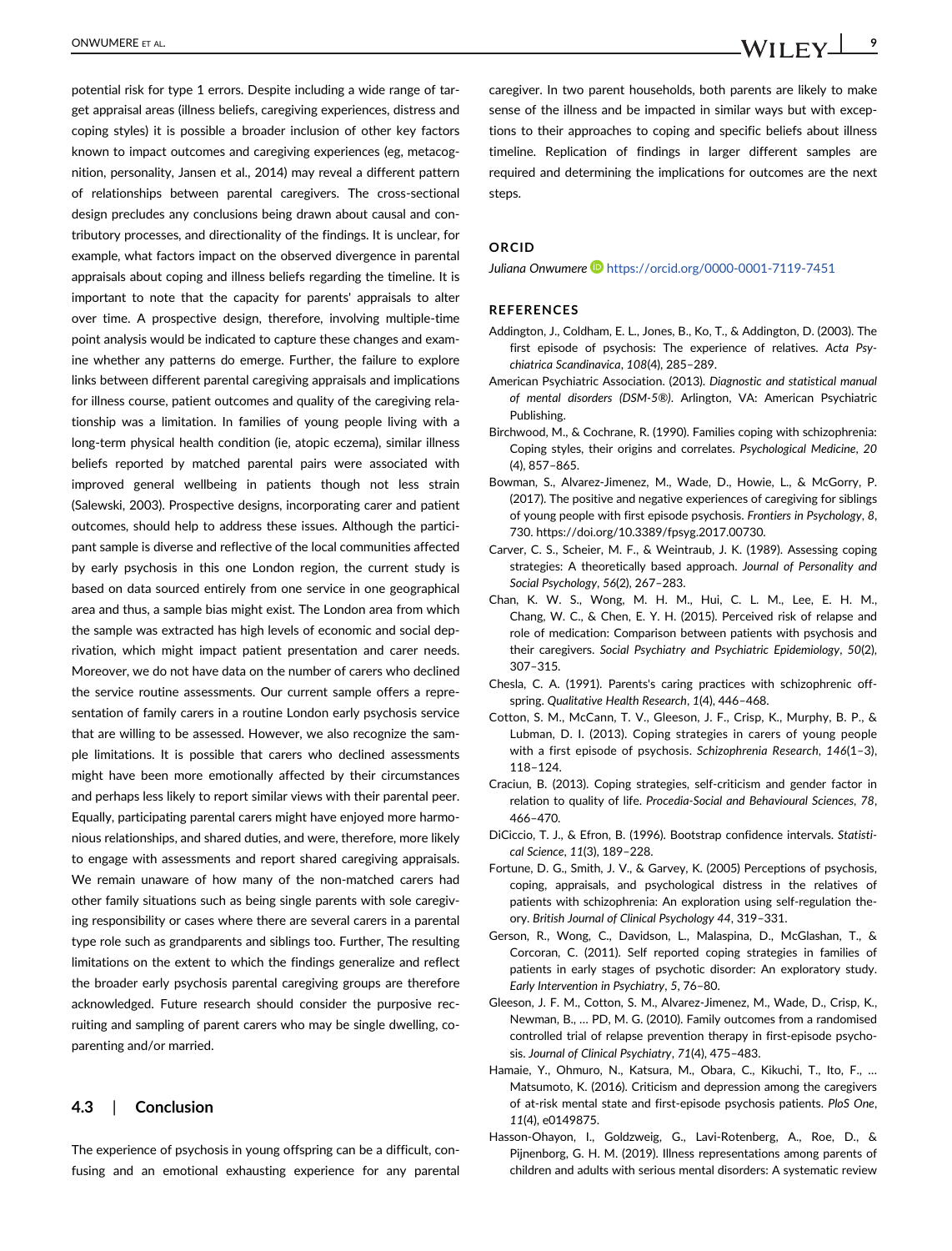### 10 WII EV CONWUMERE ET AL.

and theoretical model. European Psychiatry, 58, 27–37. [https://doi.](https://doi.org/10.1016/j.eurpsy.2019.02.001) [org/10.1016/j.eurpsy.2019.02.001](https://doi.org/10.1016/j.eurpsy.2019.02.001)

Hastings, R. P., Kovshoff, H., Brown, T., Ward, N. J., Espinosa, F. D., & Remington, B. (2005). Coping strategies in mothers and fathers of preschool and school-age children with autism. Autism, 9(4), 377–391. [https://doi.org/10.1177/1362361305056078.](https://doi.org/10.1177/1362361305056078)

Iverson, A. E., Graue, M., Haugstvedt, A., & Raheim, M. (2018). Being mothers and fathers if a child with type 1 diabetes aged 1 to 7 years: A phenomenological study of parents' experiences. International Journal of Qualitative Studies on Health and Wellbeing, 13, 1487758.

- Jansen, J. E., Lysaker, P. H., Harder, S., Haahr, U. H., Lyse, H. G., Pedersen, M. B., ... Simonsen, E. (2014). Positive and negative caregiver experiences in first-episode psychosis: Emotional over-involvement, wellbeing and metacognition. Psychology and Psychotherapy: Theory, Research and Practice, 87(3), 298–310. [https://doi.org/10.](https://doi.org/10.1111/papt.12014) [1111/papt.12014](https://doi.org/10.1111/papt.12014)
- Kaya Kilic, A., & Saruc, S. (2015). Life experiences of mothers who have children with schizophrenia in Turkey: Desperation, pain and anxiety. International Journal of Health Sciences, 3(3), 33–43.
- Kelly, M. M., Tyrka, A. R., Price, L. H., & Carpenter, L. L. (2008). Sex differences in the use of coping strategies: Predictors of anxiety and depressive symptoms. Depression and Anxiety, 25(10), 839–846. [https://doi.](https://doi.org/10.1002/da.20341) [org/10.1002/da.20341](https://doi.org/10.1002/da.20341)
- King, S., Ricard, N., Rochon, V., Steiger, H., & Nelis, S. (2003). Determinants of expressed emotion in mothers of schizophrenia patients. Psychiatry Research, 117(3), 211–222.
- Knudson, B., & Coyle, A. (2002). Parent' experiences of caring for sons and daughters with schizophrenia: A qualitative analysis of coping. The European Journal of Psychotherapy, Counselling & Health, 5(2), 169–183.
- Kuipers, E., Bebbington, P., Dunn, G., Fowler, D., Freeman, D., Watson, P., … Garety, P. (2006). Influence of carer expressed emotion and affect on relapse in non-affective psychosis. The British Journal of Psychiatry, 188(2), 173–179.
- Kuipers, E., Onwumere, J., & Bebbington, P. (2010). Cognitive model of caregiving in psychosis. The British Journal of Psychiatry, 196(4), 259–265.<https://doi.org/10.1192/bjp.bp.109.070466>
- Kuipers, E., Watson, P., Onwumere, J., Bebbington, P., Dunn, G., Weinman, J., … Garety, P. (2007). Discrepant illness perceptions, affect and expressed emotion: In people with psychosis and their carers. Social Psychiatry and Psychiatric Epidemiology, 42(4), 277–283.
- Kulhara, P., Kate, N., Grover, S., & Nehra, R. (2012). Positive aspects of caregiving in schizophrenia: A review. World Journal of Psychiatry, 2(3), 43–48. [https://doi.org/10.5498/wjp.v2.i3.43.](https://doi.org/10.5498/wjp.v2.i3.43)
- Lobban, F., Barrowclough, C., & Jones, S. (2005). Assessing cognitive representations of mental health problems II. The illness perception questionnaire for schizophrenia: Relatives' version. British Journal of Clinical Psychology, 44(2), 163–179.
- Lowry, L. S., Schatz, N. K., & Fabiano, G. A. (2018). Exploring patient beliefs and behaviour: The contribution of ADHD symptomology within mothers and fathers. Journal of Attention Disorders, 22(13), 1255–1265.
- Mantel, N. (1963). Chi-square tests with one degree of freedom; extensions of the Mantel-Haenszel procedure. Journal of the American Statistical Association, 58(303), 690–700.
- Matheson, K., & Anisman, H. (2003). Systems of coping associated with dysphoria, anxiety and depressive illness: A multivariate profile perspective. Stress, 6(3), 223–234.
- Matud, M. P. (2004). Gender differences in stress and coping styles. Personality and Individual Differences, 37(7), 1401–1415.
- Mazure, C. M., & Maciejewski, P. K. (2003). The interplay of stress, gender and cognitive style in depressive onset. Archives of Women's Mental Health, 6, 5–8.
- Mcauliffe, R., O'Connor, L., & Meagher, D. (2014). Parents experiences of living with and caring for an adult son or daughter with schizophrenia

at home in Ireland: A qualitative study. Journal of Psychiatric and Mental Health Nursing, 21, 145–153.

- McCann, T. V., Lubman, D. I., & Clark, E. (2011). First-time primary caregivers' experience of caring for young adults with first-episode psychosis. Schizophrenia Bulletin, 37(2), 381–388. [https://doi.org/10.](https://doi.org/10.1093/schbul/sbp085) [1093/schbul/sbp085](https://doi.org/10.1093/schbul/sbp085)
- McCann, T. V., Lubman, D. I., Cotton, S. M., Murphy, B., Crisp, K., Catania, L., … Gleeson, J. F. (2012). A randomized controlled trial of bibliotherapy for carers of young people with first-episode psychosis. Schizophrenia Bulletin, 39(6), 1307–1317. [https://doi.org/10.1093/](https://doi.org/10.1093/schbul/sbs121) [schbul/sbs121](https://doi.org/10.1093/schbul/sbs121)
- National Institute for Health and Care Excellence (NICE) (2014) Psychosis and schizophrenia in adults: Prevention and management. NICE guideline (CG178)
- Norman, R. M., Malla, A. K., Manchanda, R., Harricharan, R., Takhar, J., & Northcott, S. (2005). Social support and three-year symptom and admission outcomes for first episode psychosis. Schizophrenia Research, 80(2–3), 227–234.
- Onwumere, J., Kuipers, E., Bebbington, P., Dunn, G., Fowler, D., Freeman, D., … Garety, P. (2008). Caregiving and illness beliefs in the course of psychotic illness. The Canadian Journal of Psychiatry, 53(7), 460–468.
- Onwumere, J., Kuipers, E., Bebbington, P., Dunn, G., Freeman, D., Fowler, D., & Garety, P. (2011). Coping styles in carers of people with recent and long-term psychosis. The Journal of Nervous and Mental Disease, 199(6), 423–424.
- Onwumere, J., Sirykaite, S., Schulz, J., Man, E., James, G., Afsharzadegan, R., … Raune, D. (2018). Understanding the experience of "burnout" in first-episode psychosis carers. Comprehensive Psychiatry, 83, 19–24.<https://doi.org/10.1016/j.comppsych.2018.02.003>
- Palumbo, C., Volpe, U., Matanov, A., Priebe, S., & Giacco, D. (2015). Social networks of patients with psychosis: A systematic review. BMC Research Notes, 8, 560.<https://doi.org/10.1186/s13104-015-1528-7>
- Patel, M., Chawla, R., Krynicki, C. R., Rankin, P., & Upthegrove, R. (2014). Health beliefs and carer burden in first episode psychosis. BMC Psychiatry, 14, 171.<https://doi.org/10.1186/1471-244X-14-171>
- Patterson, P., Birchwood, M., & Cochrane, R. (2005). Expressed emotions as an adaptation to loss: Prospective study in first-episode psychosis. British Journal of Psychiatry, 187(s48), s59–s64. [https://doi.org/10.](https://doi.org/10.1192/bjp.187.48.s59) [1192/bjp.187.48.s59](https://doi.org/10.1192/bjp.187.48.s59)
- Ptacek, J. T., Smith, R. E., & Dodge, K. L. (1994). Gender differences in coping with stress: When stressor and appraisals do not differ. Personality and Social Psychology Bulletin, 20, 421–430.
- Raune, D., Kuipers, E., & Bebbington, P. E. (2004). Expressed emotion at first-episode psychosis: Investigating a carer appraisal model. The British Journal of Psychiatry, 184(4), 321–326. [https://doi.org/10.1192/](https://doi.org/10.1192/bjp.184.4.321) [bjp.184.4.321](https://doi.org/10.1192/bjp.184.4.321)
- Revier, C. J., Reininghaus, U., Dutta, R., Fearon, P., Murray, R. M., Doody, G. A., … Jones, P. B. (2015). Ten-year outcomes of firstepisode psychoses in the MRC ÆSOP-10 study. The Journal of Nervous and Mental Disease, 203(5), 379–386. [https://doi.org/10.1097/NMD.](https://doi.org/10.1097/NMD.0000000000000295) [0000000000000295](https://doi.org/10.1097/NMD.0000000000000295)
- Rexhaj, S., Python, N. V., Morin, D., Bonsack, C., & Favrod, J. (2013). Correlational study: Illness representations and coping styles in caregivers for individuals with schizophrenia. Annals of General Psychiatry, 12(1), 7.<https://doi.org/10.1186/1744-859X-12-27>
- Robinson, D., Woerner, M. G., Alvir, J. M., Bilder, R., Goldman, R., Geisler, S., … Lieberman, J. A. (1999). Predictors of relapse following response from a first episode of schizophrenia or schizoaffective disorder. Archives of General Psychiatry, 56, 241–247.
- Robinson, J., Harris, M. G., Henry LP, H. S. M., Farrelly, S., Prosser, A., … PD, M. G. (2010). Suicide attempt in first-episode psychosis: A 7.4 year follow-up study. Schizophrenia Research, 116(1), 1–8. [https://doi.org/](https://doi.org/10.1016/j.schres.2009.10.009) [10.1016/j.schres.2009.10.009](https://doi.org/10.1016/j.schres.2009.10.009)